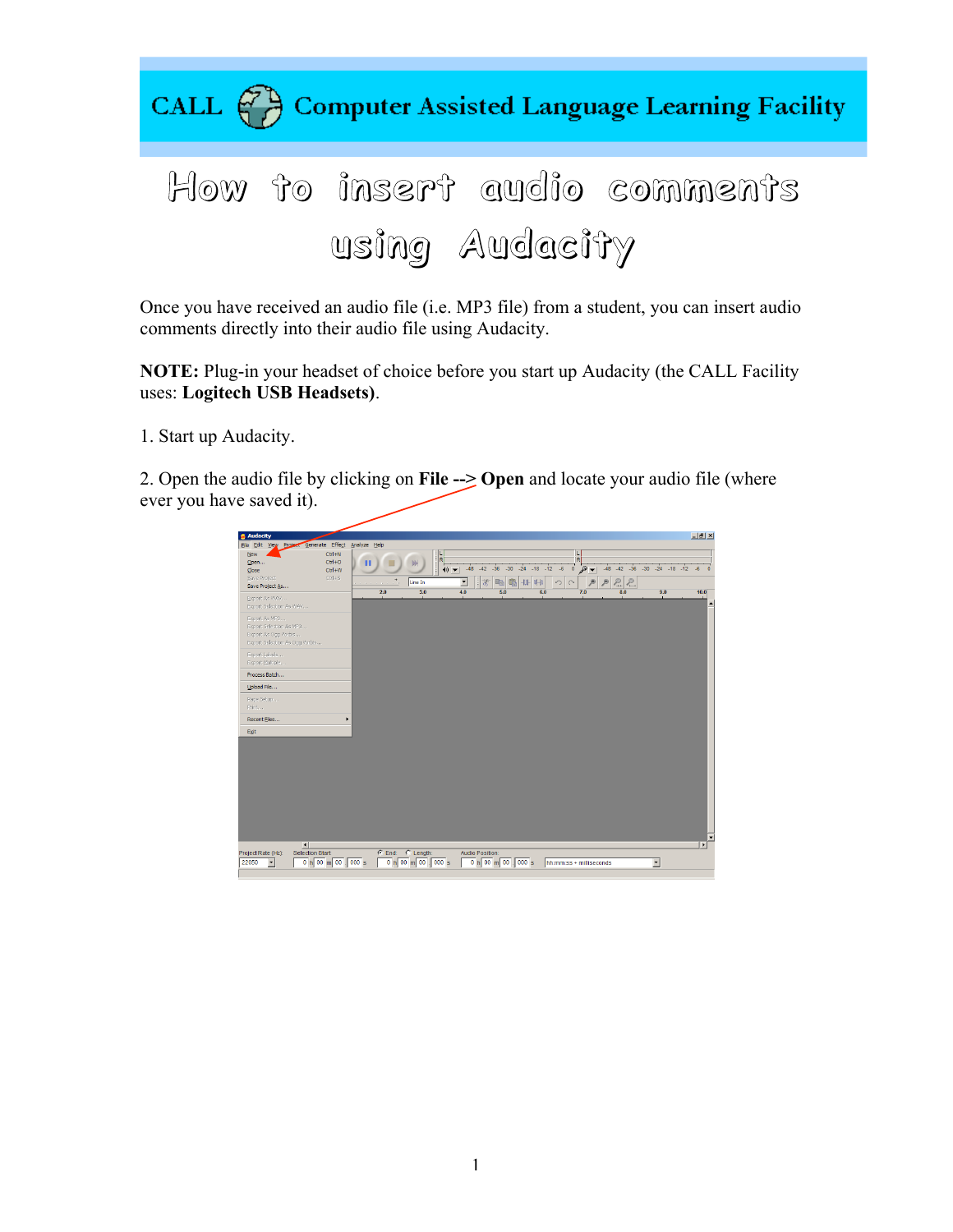Select the audio file and click on **Open**.

| Select one or more audio files                                          |                                                                                 |                                                             | ? X    |
|-------------------------------------------------------------------------|---------------------------------------------------------------------------------|-------------------------------------------------------------|--------|
|                                                                         | Look in: <b>B</b> Desktop                                                       | $0$ $0$ $0$ $0$ $m$                                         |        |
| My Recent<br><b>Documents</b><br>Desktop<br>My Documents<br>My Computer | My Documents<br>My Computer<br>da_capo<br>resource lists<br>WinSCP<br>salam.mp3 |                                                             |        |
| My Network<br><b>Places</b>                                             | File name:<br>Files of type:                                                    | Qpen<br>salam.mp3<br>MP3 files (".mp3)<br>Open as read-only | Cancel |

3. This is a sample of what the audio file will look like once you have opened it.

Listen to the audio file by clicking on play.

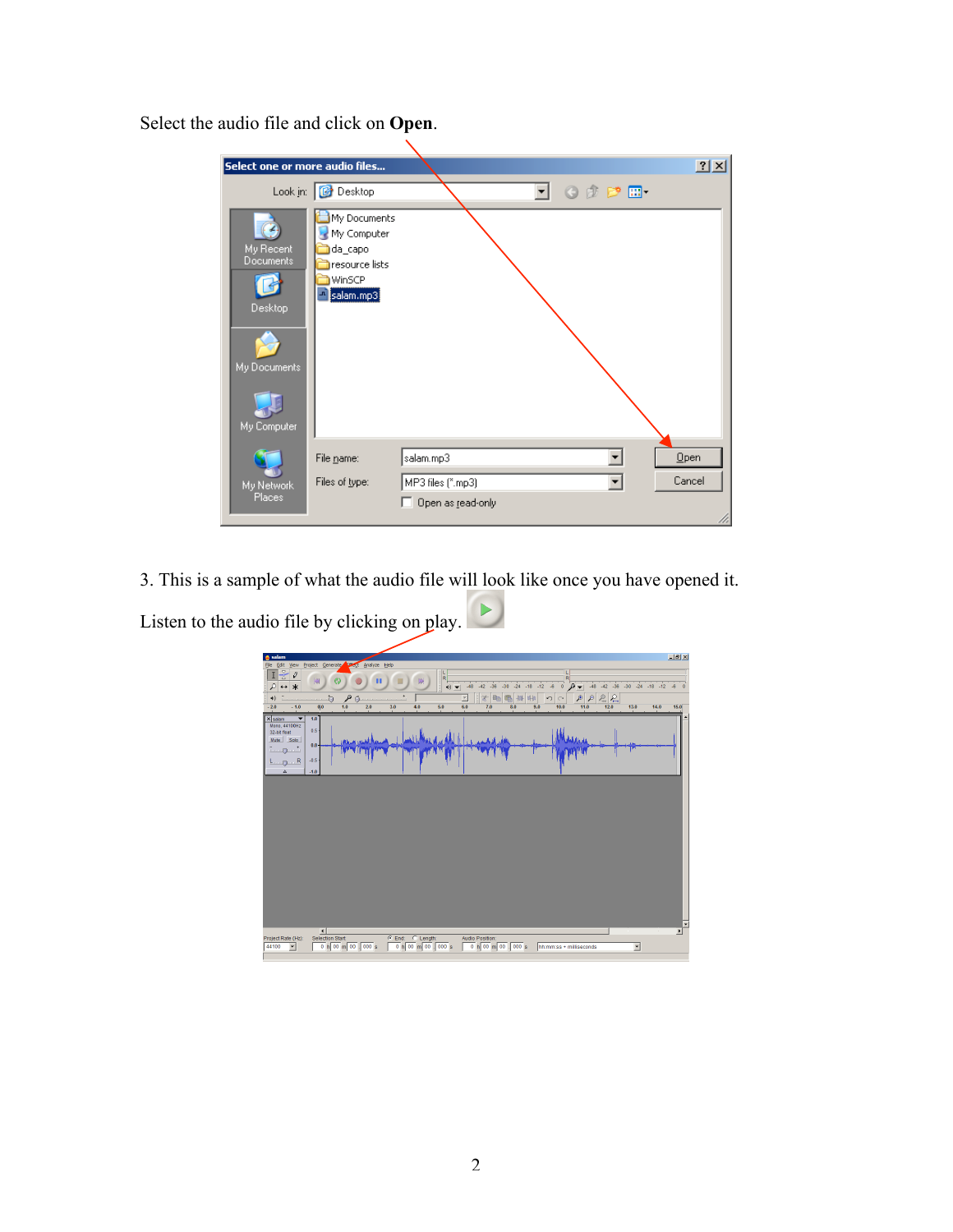4. Once you find a place that needs an audio comment, note the location. A green arrow on the timeline indicates it. Stop the playing and click on that location.



5. To mark this location, insert two consecutive plucks. A pluck differentiates between the original audio track and your audio comment (just like a beeping tone on your answering machine). You can do this by **Generate --> Pluck**.

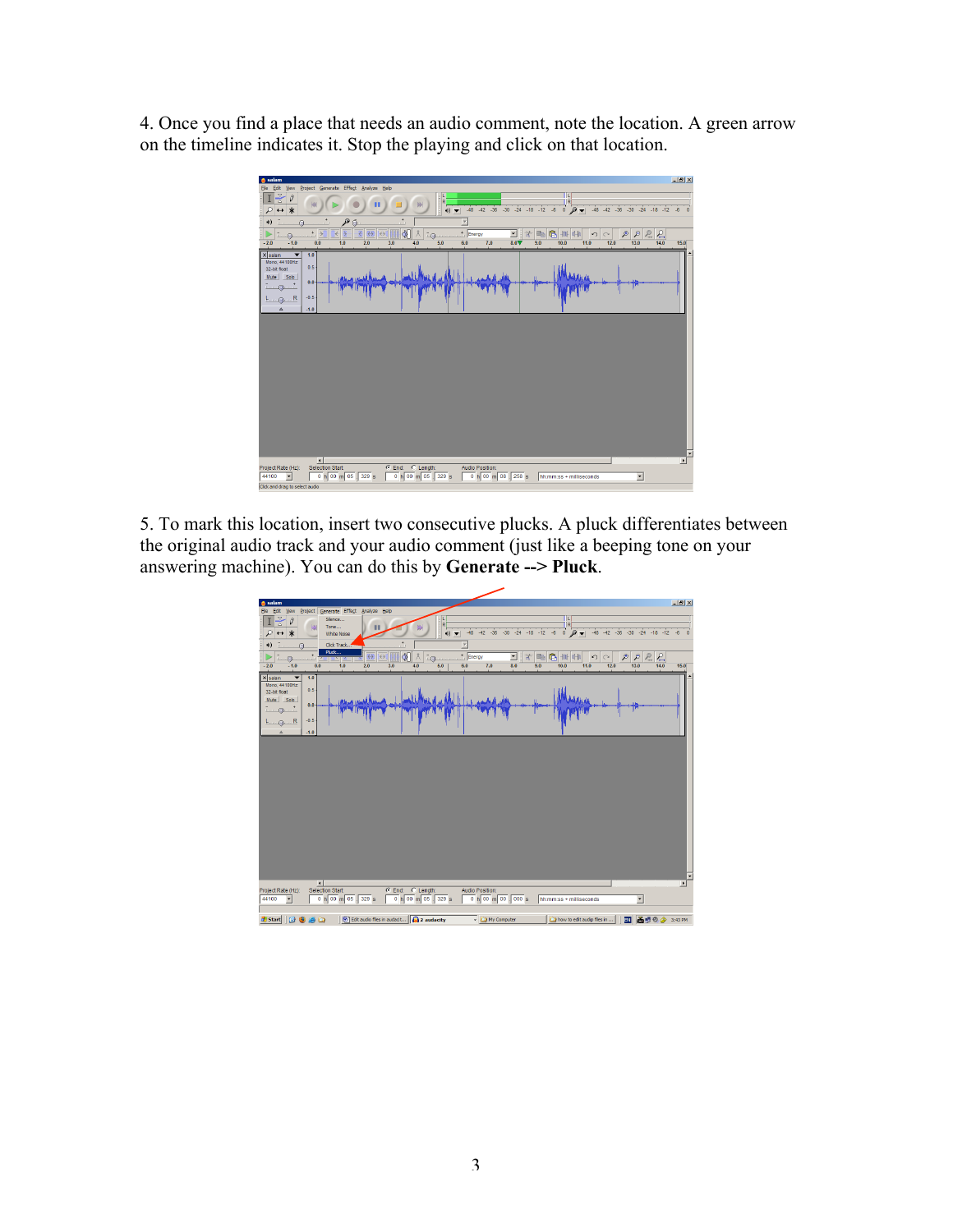

You can choose whatever pitch you like (the default is 60). Then click **OK**.

This is the first pluck (gray shaded area).



Then, select the location right after the pluck and generate a second pluck.

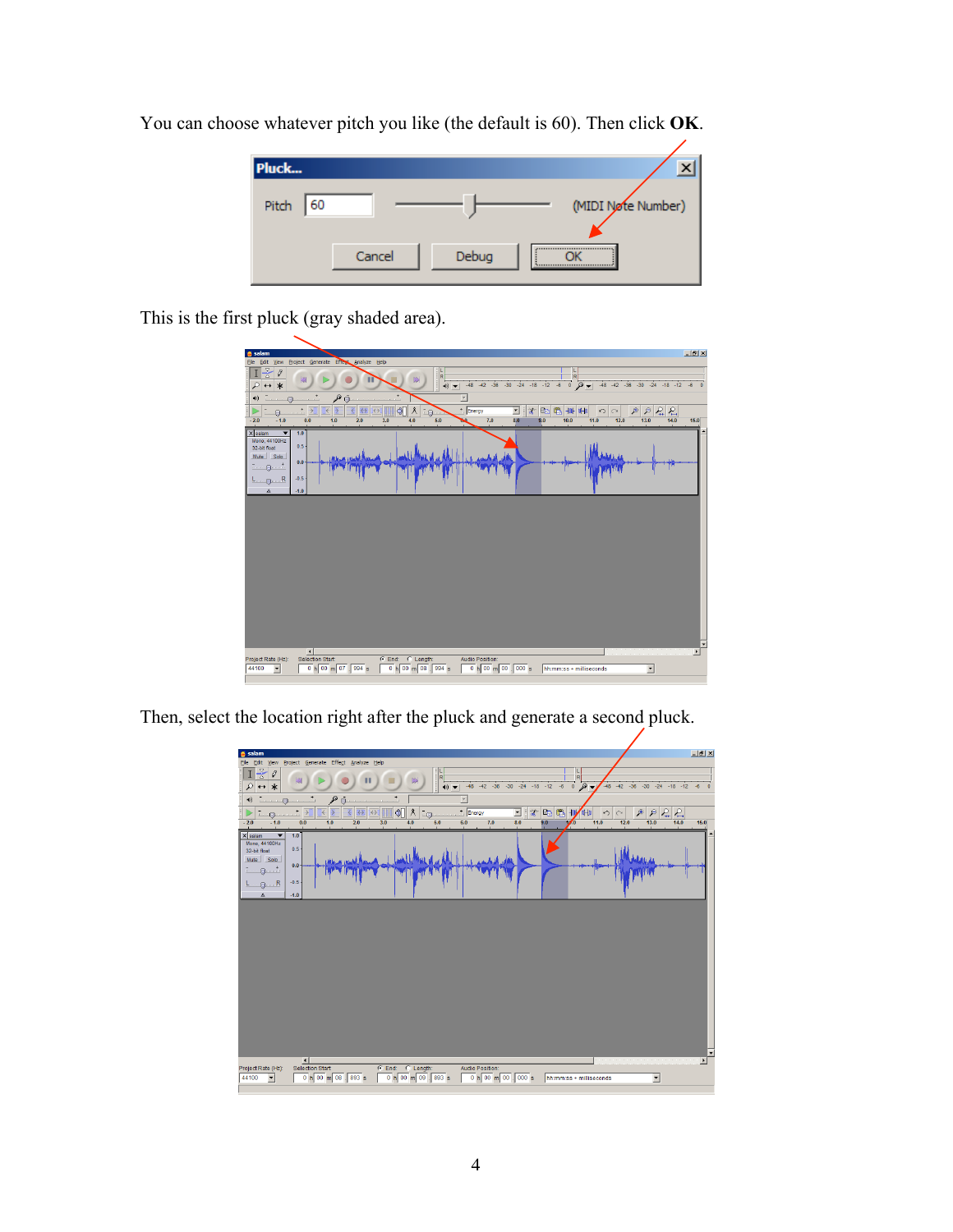6. Now you can record your audio comments. You can do this by clicking on the record

button ...

This will record your comment into another track. This is a sample of how it will look like once you have recorded your audio comment.



7. Now you can insert your recorded audio comment in between the two plucks by first copying your audio comment and then pasting it to the location between the plucks. You can copy your audio comment by highlighting it (move the mouse curser at the end of the track and hold the left mouse key down while moving the mouse to the beginning of the track). Notice that the second track has been highlighted (gray shaded area).

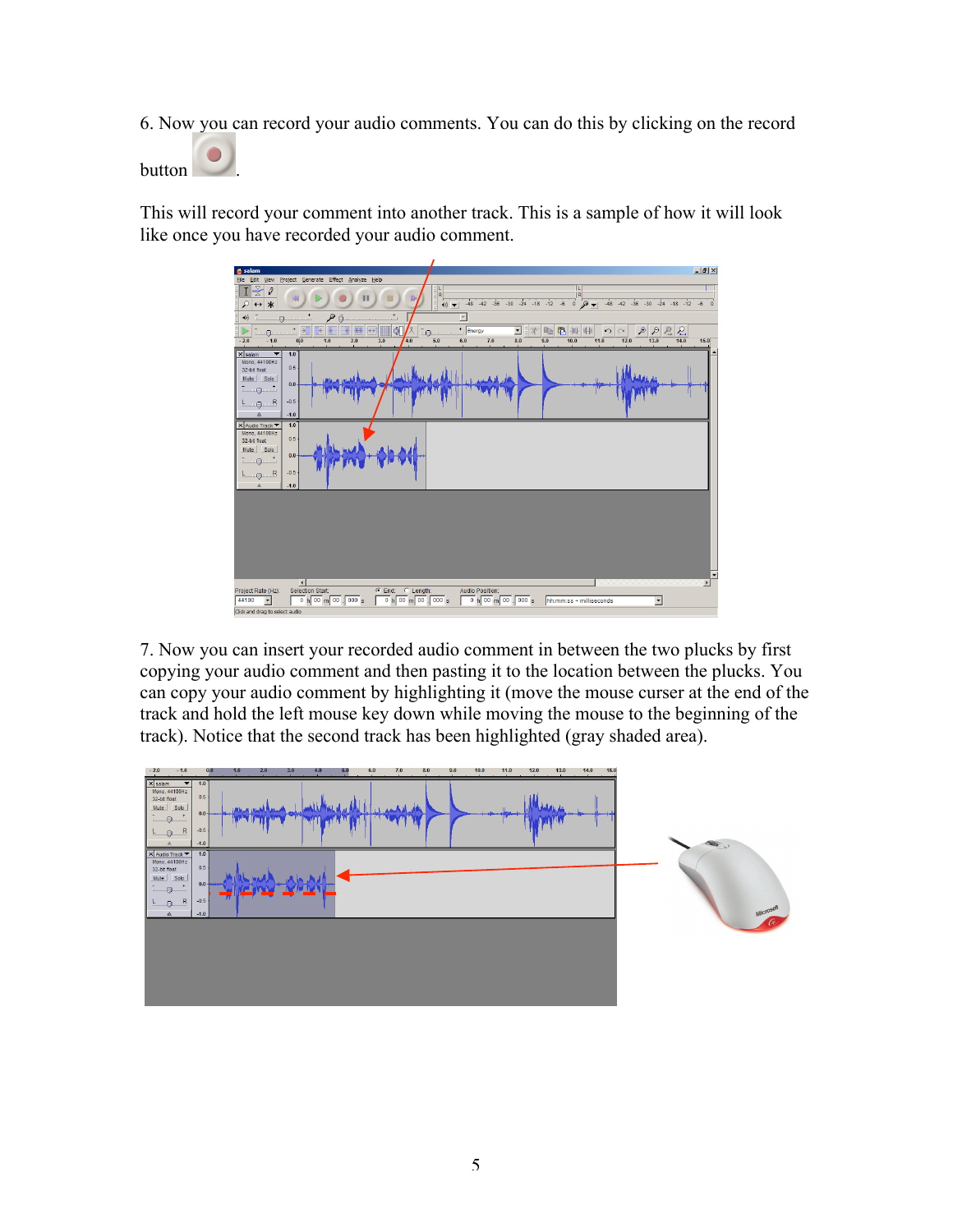- $\frac{1}{1+2}$  $\left( \mathbf{u} \right)$ **B** ੋਚਾ≂ 5.  $-42 - 36$  $-24 - 18$ J Ctrl+X<br>Ctrl+Alt+X **SMAC**  $\sqrt{25}$  $\frac{1}{40}$   $\frac{1}{40}$  $\frac{1}{30}$   $\frac{1}{30}$   $\frac{1}{30}$   $\frac{1}{100}$   $\frac{1}{100}$  $\begin{array}{|c|c|c|}\hline \hspace{1.0cm} \text{\large $\smallsetminus$} & \hspace{1.5cm} \text{\large $\smallsetminus$} \\ \hline \hspace{1.5cm} \text{\large $11.0$} & \hspace{1.5cm} \text{\large $12.0$} \\ \hline \end{array}$  $\mathcal P$  $\frac{1}{8.0}$  $\frac{2}{13.0}$   $\frac{1}{14.0}$ Ctrl+V<br>Ctrl+T  $15.0$  $\overline{2.0}$  $\overline{\cdot}$  2. Ctrl+K<br>Ctrl+Alt+K<br>Ctrl+L  $\overline{\mathbb{Z}}$  $Mc$ <br> $32$ <br> $M1$  $Ctrl+J$ <br> $Ctrl+D$ Ĺ Duplic Find Zero Cr<br>Move Cursor  $\overline{\mathbf{x}}$  $Mc$ <br>32 Selection Say Selection D Snap-To.  $\overline{CH}$  $\Box$  $\begin{array}{c|c|c}\n\hline\n\text{Selection Start} & \\
\hline\n0 & h & 00 & m & 00 \\
\hline\n\end{array}$ Project Rate (Hz)  $\mathbf{F}$ C End: C Length: Audio Position:<br>
0 h 00 m 05 173 s 0 h 00 m 00 00 s hh:mm:ss + milliseconds  $\overline{\mathbf{r}}$ sk spa g 1 hour and 4) **d** Start | 0 3 4 C | iii Edit audio files in audacit... | a z audacity - My Computer how to edit audip files in ... | | 3 | 8 | 9 2 3:58 PM
- 8. Now click on **Edit --> Copy** or use the short cut key **Ctrl+C.**

9. In order to insert the audio comment, you need to select in between the two plucks and paste the audio comment.

To insert the audio comment go to **Edit --> Paste,** or use the shortcut key **Ctrl+V**.

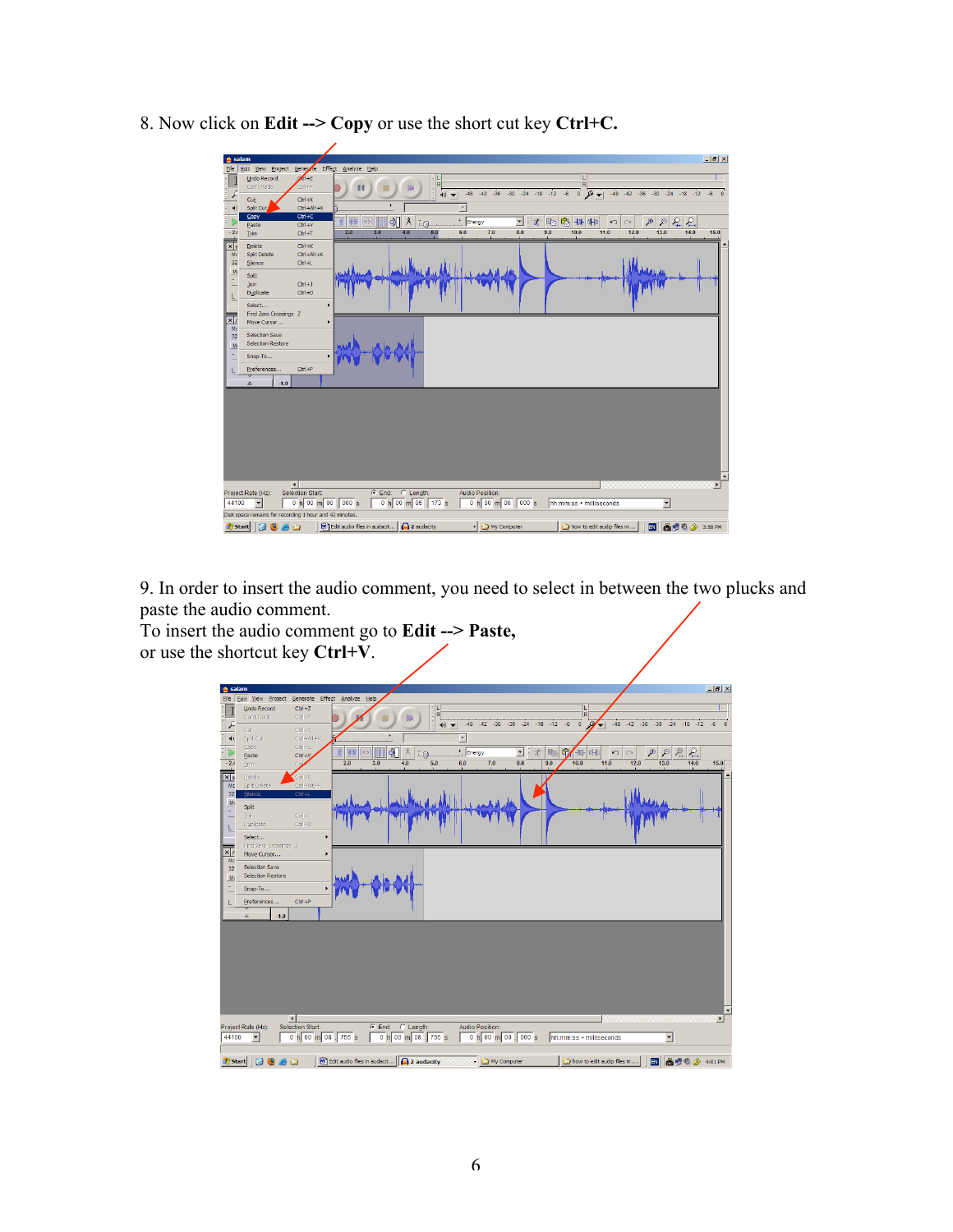10. You will see that your recorded comment has now been pasted into the original audio track.



**Note:** these two fields are identical.

11. Once you are done inserting your audio comments, you will have to save the audio file. In order to do this, you must first close your recorded comment first by clicking on the "**x**".

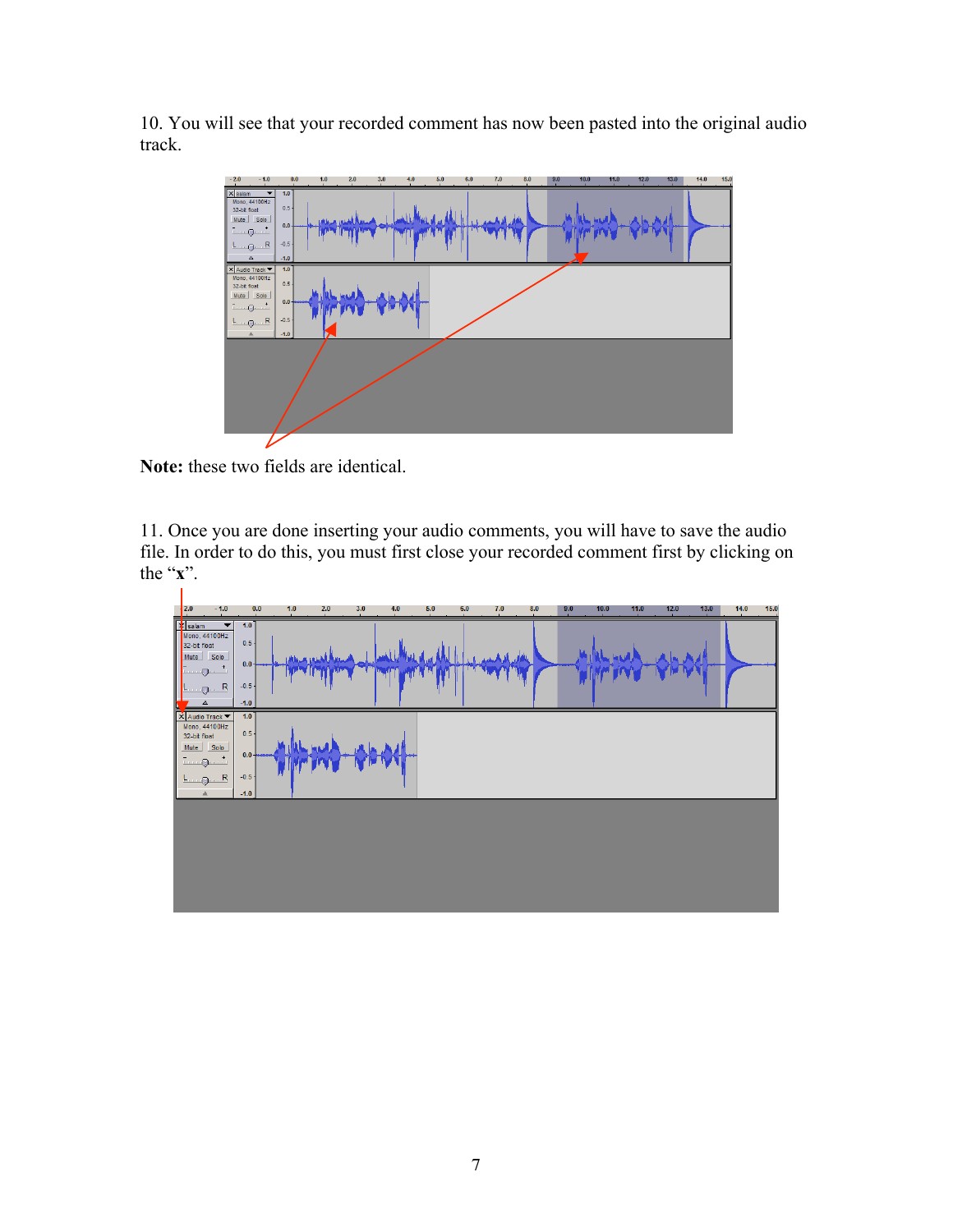12. You are now left with the original audio track including your inserted audio comment.



13. Now go to **File --> Export As MP3…** in order to save your work.